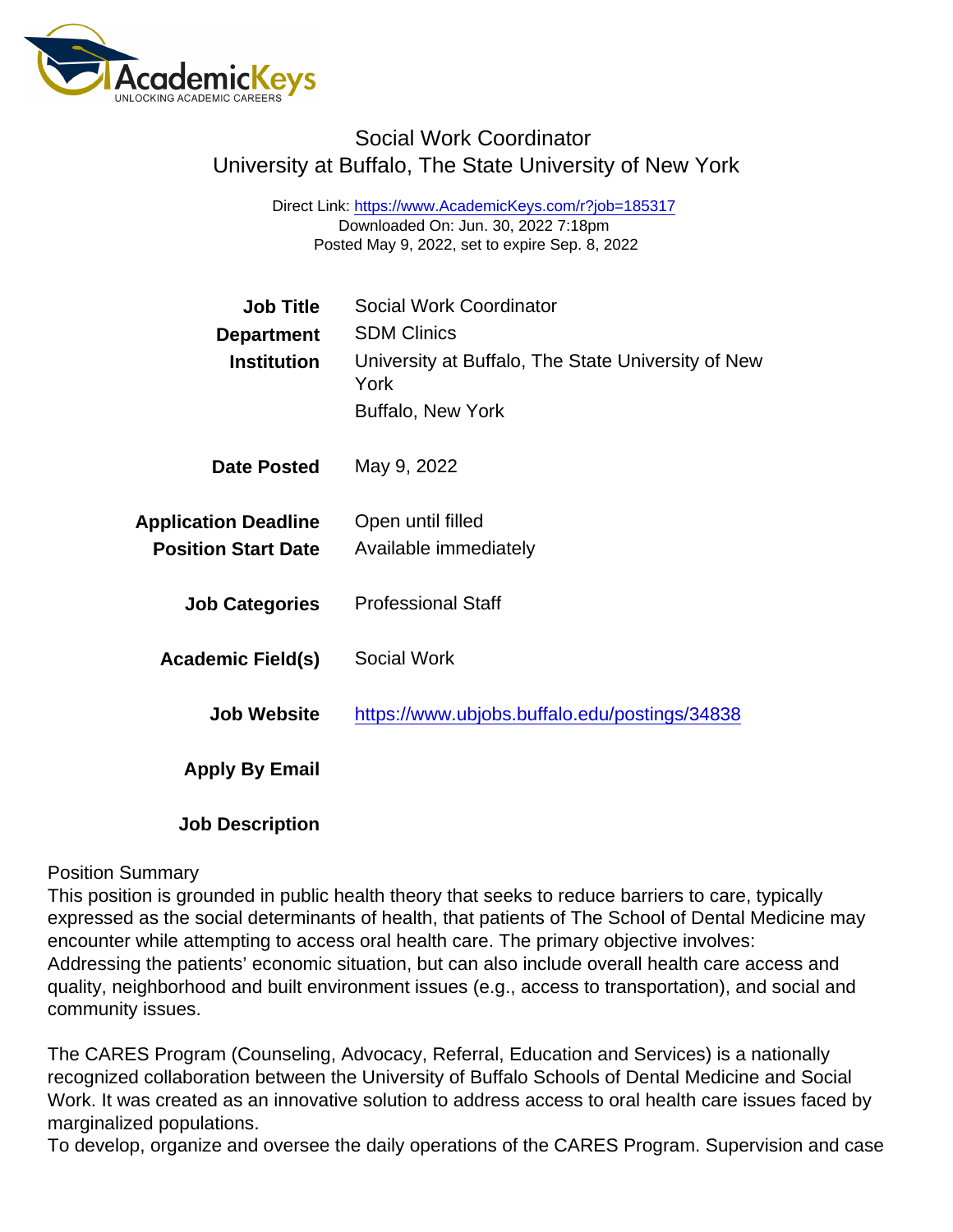## Social Work Coordinator University at Buffalo, The State University of New York

Direct Link: <https://www.AcademicKeys.com/r?job=185317> Downloaded On: Jun. 30, 2022 7:18pm Posted May 9, 2022, set to expire Sep. 8, 2022

management coordination of Master of Social Work students annually. Provide brief case management services to School of Dental Medicine patients who experience access to care barriers and difficulty completing their treatment (transportation issues, psychosocial concerns, financial limitations or other barriers to receiving dental care).

Training of faculty and students: on proper intervention strategies for patients who present with psychosocial issues that interrupt their ability to maintain optimal health.

Develop of Protocol: for faculty and students to use in recognizing and managing patients who present with conditions that are likely to impact their health.

Provide student support when patients present with psychosocial issues that negatively impact their ability to maintain treatment plan requirements.

### Outstanding Benefits Package

Working at UB comes with benefits that exceed salary alone. There are personal rewards including comprehensive health and retirement plan options. We also focus on creating and sustaining a healthy mix of work, personal and academic pursuit – all in an effort to support your work-life effectiveness. Visit our benefits website to learn about our benefit packages.

### About UB

The University at Buffalo is SUNY's most comprehensive public research university, and an outstanding place to work. UB amplifies ambition for faculty and staff by offering endless possibilities to achieve more. Here, people from all backgrounds and cultures challenge and inspire each other to discover, learn and succeed. Dedicated staff and engaged faculty collaborate to further knowledge and understanding, and develop tenacious graduates who are valued for their talents and their impact on global society. Visit our website to learn more about the University at Buffalo.

University at Buffalo is an affirmative action/equal opportunity employer and, in keeping with our commitment, welcomes all to apply including veterans and individuals with disabilities. Minimum Qualifications Masters Degree in Social Work Preferred Qualifications 3 years experience in related field LMSW or LCSW

### DDS Clinic

\* Provide student support when patients present with psychosocial issues that negatively impact their ability to maintain treatment plan requirements.